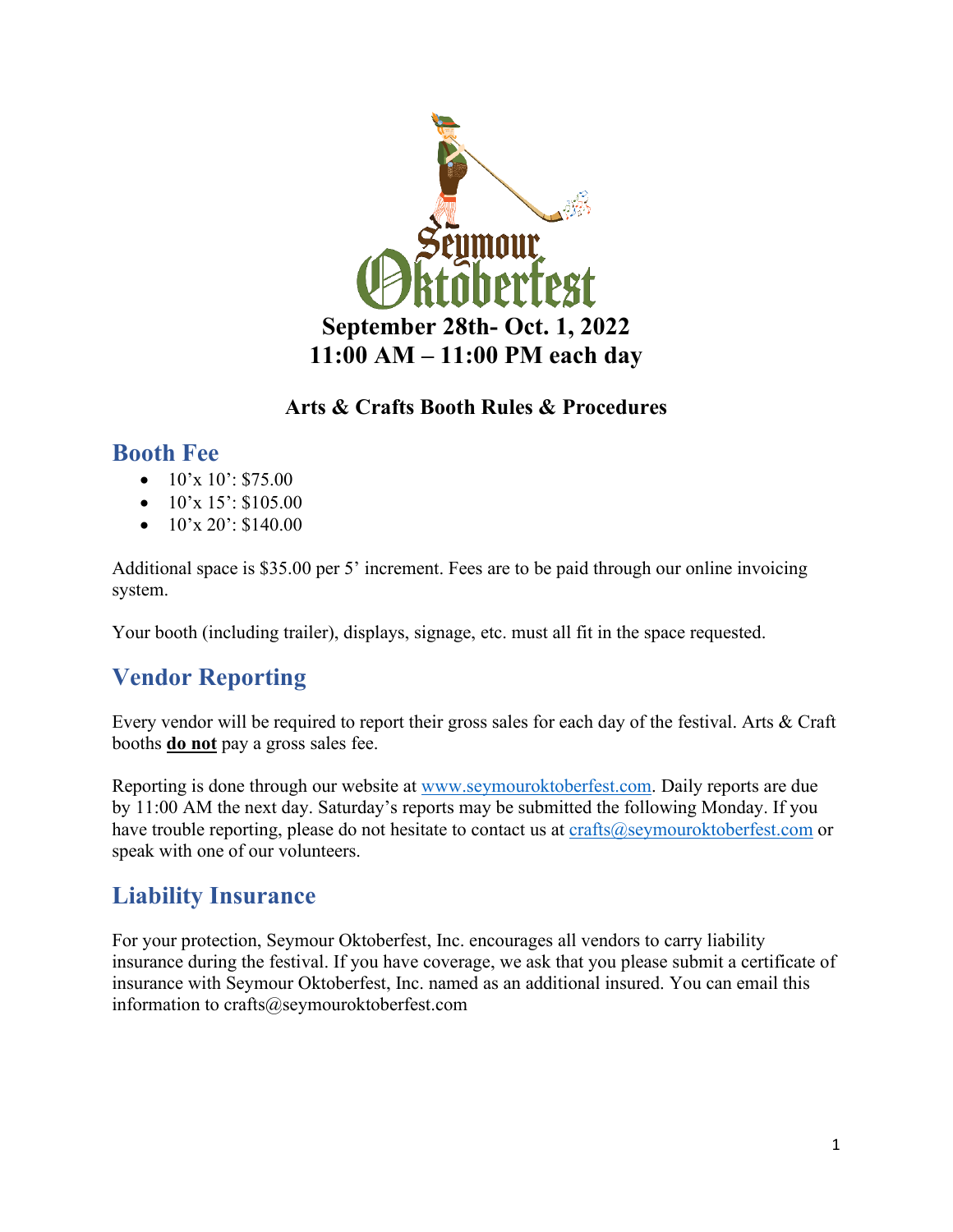# **Safety Rules & Inspections**

The Seymour Fire Department will check that your booth complies with the following requirements:

- Booths are outside, so structural integrity will be evaluated.
- We recommend having 30+lbs. for each leg of a canopy in case of wind.
- All booths are required to have a 5lb ABC fire extinguisher.
- The fire department will spray flammable decorations (e.g. straw bales) with a fireretardant spray.
- No propane gas tanks, electric or kerosene heaters are allowed.

Each vendor is responsible for complying to health, fire and other applicable regulations.

# **Additional Requirements**

- **NOTE THE CHANGE in application due date**
	- o **Applications are due by July 31, 2022 this year as we are building a mobile application for an enhanced visitor experience.**
- Vendors are not guaranteed to have the same spot as in previous years.
- Only handmade or hand decorated items may be sold. Items are subject to inspection by the Arts & Craft Booths Committee. Items in violation will not be sold.
- Mass-produced or preprinted apparel may not be sold. However, hand decorated apparel may be sold, if approved.
- You must list all items you intend to sale on your application.
- No weapon replicas or items resembling drug paraphernalia are allowed.
- No raffles, giveaways, or handouts are allowed without prior approval.
- No refunds for cancellations. Please notify us at [crafts@seymouroktoberfest.com](mailto:crafts@seymouroktoberfest.com) if you cannot use your space. Failure to do so will result in not being invited back.
- All booths **must** be decorated with an Oktoberfest/Bavarian theme. See our decorating contest below.
- Absolutely **no** items or equipment can be placed on the sidewalks.
- Vendors have the option of opening early at 10:00 AM on Thursday.

# Opening & Closing Procedures

Opening Timeline:

- **Wednesday 7:00 AM:** Booth setup begins.
- **Thursday 9:00 AM:** Booth inspections begin, please remove all vehicles from the festival area.
- **Thursday 10:00 AM:** Optional early opening.
- **Thursday 11:00 AM:** Festival begins.

A map will be sent to you detailing your booth locations. Volunteers will be on hand to assist you during setup. Please allow some space between the curb and the back of your booth.

Closing Timeline (Saturday night):